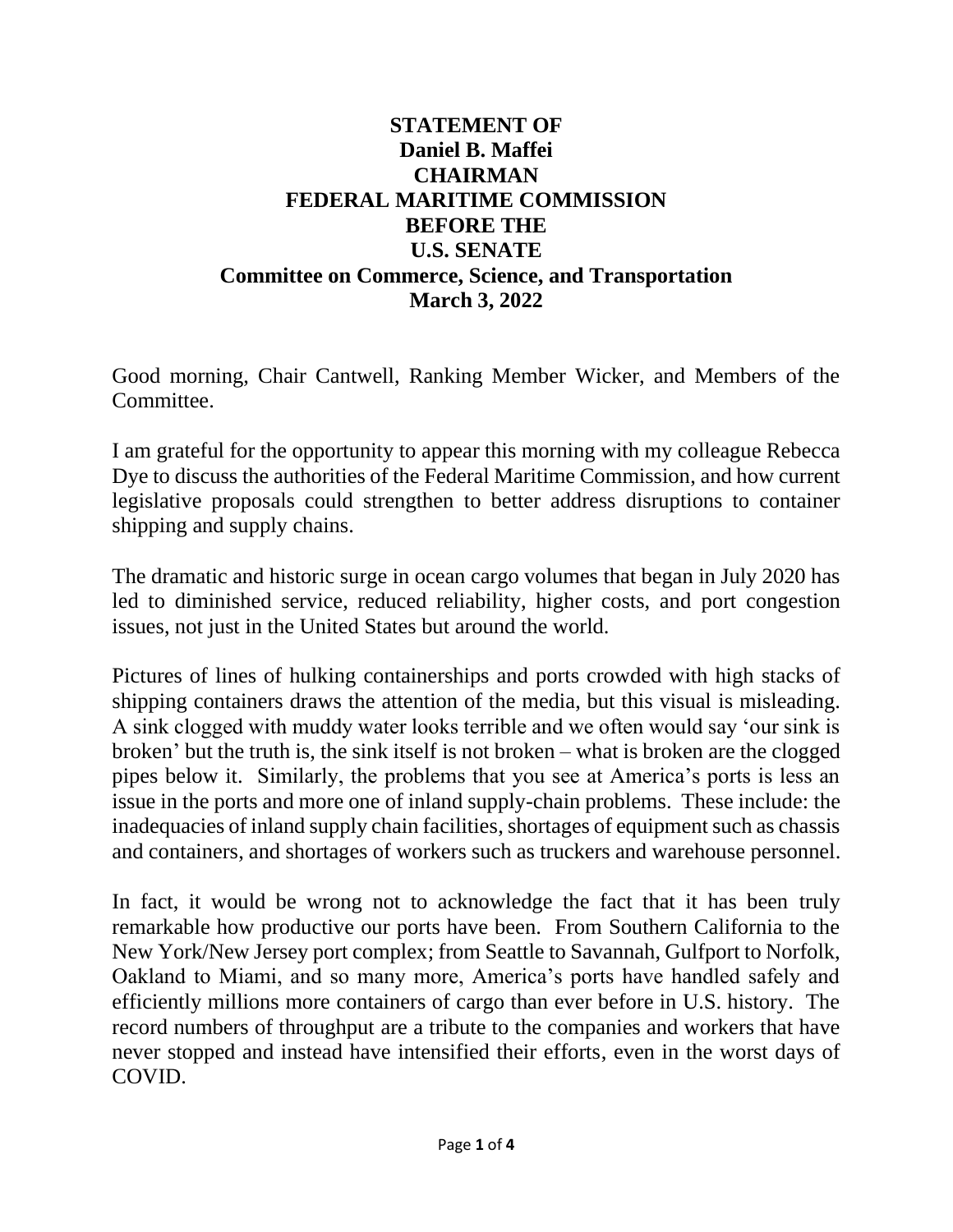Less than 48 hours, ago I toured parts of the Port of L.A. – our Nation's largest single port – that port alone in 2021 smashed its record for most containers handled by 13%. That translates into 1.5 million more containers than the biggest pre-COVID year and that does not include the neighboring port of Long Beach which has registered a similar increase in productivity. Even with increased productivity at our ports, these enormous volumes have overwhelmed the capacity and freight rates have gone up dramatically compared to pre-COVID levels.

Unfortunately, the biggest increases are hitting smaller businesses and freight forwarders who do not have the shipping volumes that the Nation's biggest retailers have. Some of them have business models that worked fine for twenty years or more, as ocean shipping rates were relatively cheap and stable – today, those business models are upside down.

The situation defies easy answers. The usual answer to high shipping rates would be to incentivize the companies that own and operate the enormous container carrying ships to add more vessels to address demand. As the demand has been so high for so long, almost every ship that can carry containers is out on the water. Furthermore, the shipping lines are investing heavily in buying new ships. In addition, adding more capacity has not solved the problem any more than turning the faucet on high in a clogged sink would help unclog it. Instead, it just means longer lines of ships at our Nation's largest ports.

The Commission has responded to supply chain challenges as aggressively, creatively, and comprehensively as we can within the bounds of our jurisdiction. I am proud of the non-partisan and reasoned manner with which we have identified initiatives and pursued actions which can be broadly summarized under three categories: Enforcement of the Law; Updating Policy; and Communication and Cooperation.

We have increased investigative and enforcement activity, paying particular attention to ocean carriers. We have initiated a new focus on addressing fees and surcharges with the goal of bringing greater truth and transparency to rates. We increased the monitoring requirements of ocean carrier alliances and continue to assess if further changes are necessary. We have provided guidance to shippers on bringing complaints to the Federal Maritime Commission and we are seeing an increase in both formal and especially informal docketed proceedings being filed. We appointed an Export Expert in our Office of Consumer Affairs to specifically assist exporters in resolving disputes. We stood-up the National Shipper Advisory Committee, which provides an important channel between the Commission and one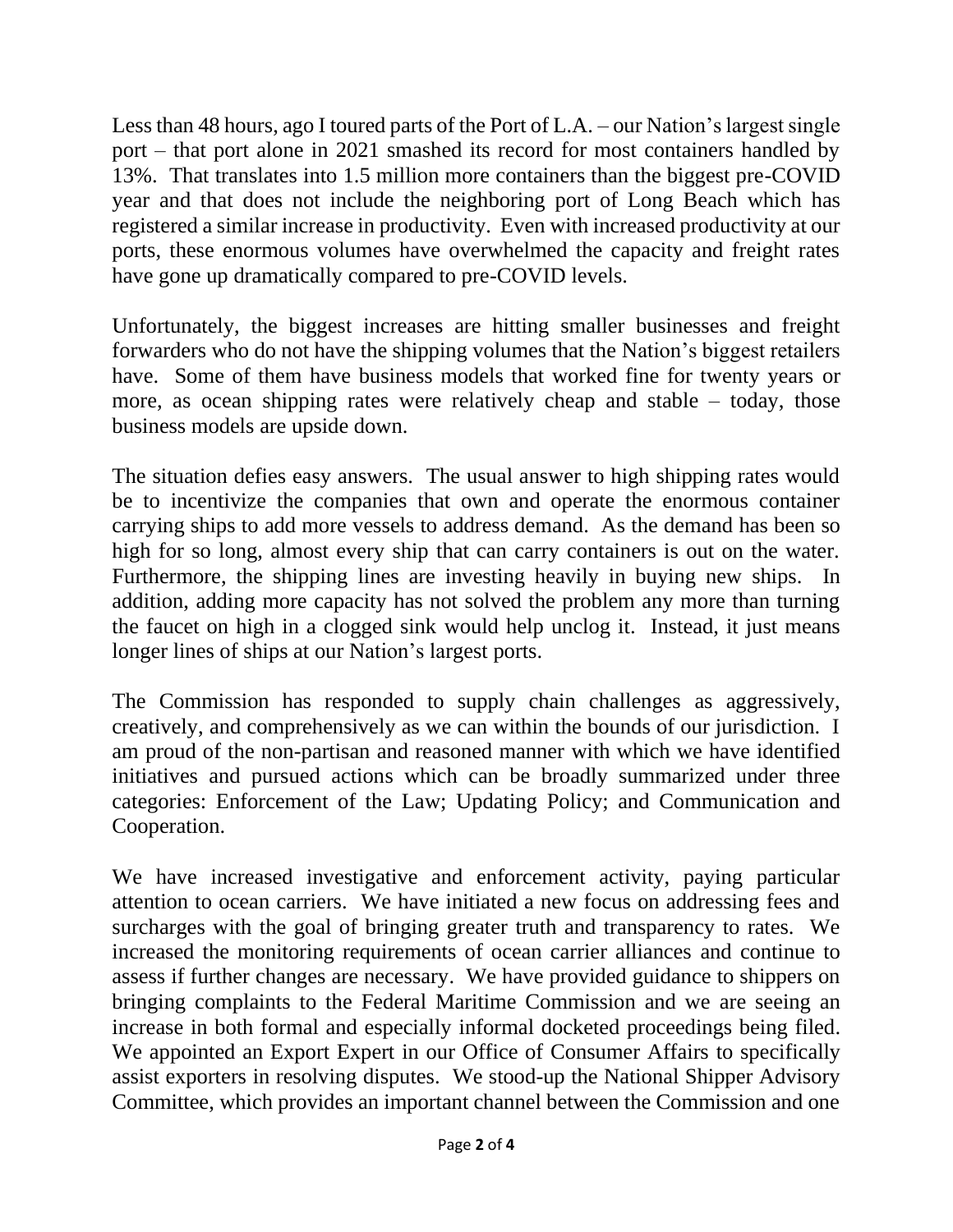of our key constituencies. I asked Commissioner Bentzel to take on the Maritime Transportation Data Initiative to identify data constraints that impede the flow of ocean cargo and add to supply chain inefficiencies. Also at my direction, following conversations with Commissioner Dye, the FMC created the Vessel-Operating Common Carrier Audit Program. We continue to work to achieve compliance with our interpretive rule on demurrage and detention, which Commissioner Dye will address in her testimony.

One of my highest priorities as Chairman is for the FMC to promote access to export markets for U.S. businesses, including farmers. The supply chain situation is especially difficult for agricultural exporters who are put at the greatest disadvantage due to the scarcity of equipment in agricultural regions and the unpredictability of when ships will come into ports. As part of Fact Finding 29, Commissioner Dye is doing excellent collaborative work with stakeholders to find ways to make it easier for exporters to get their boxes on ships. She will discuss her recommendations, which I fully support, particularly those aimed to promote exports. Also, I am announcing that the FMC's audit team will expand its scope to get information from carriers on their export strategies and discuss gaps between carrier strategies and measurable results. And our Bureau of Enforcement is prioritizing cases involving exports.

Make no mistake, I do not think this is enough, but I sincerely believe we are already pushing into the limits on our authority under the current shipping laws. That's what brings us here today in response to the Committee's gracious invitation.

Global containerized trade has grown exponentially since the passage of major shipping legislation in 1984 and then in 1998. The largest container ships were only a fraction of the size of contemporary line haul vessels. Consolidation of ocean shipping carrier companies means that there are less than half the major competitors in the market now than there were in the late nineties and  $-$  as many of you have aptly pointed out – not one major global container ship line is based in the United States. I have said frequently since first being confirmed to the FMC in 2016 that the law governing container shipping has been in need of updates, even before the current COVID-triggered demand surge.

That is why I am so grateful to Senator Klobuchar and Senator Thune, the bill's cosponsors, and especially to Chair Cantwell and Senator Wicker for holding this hearing. I will happily answer questions about the legislation's details. Let me just say that the proposal includes new authorities that would provide the Federal Maritime Commission with additional leverage over regulated entities and would